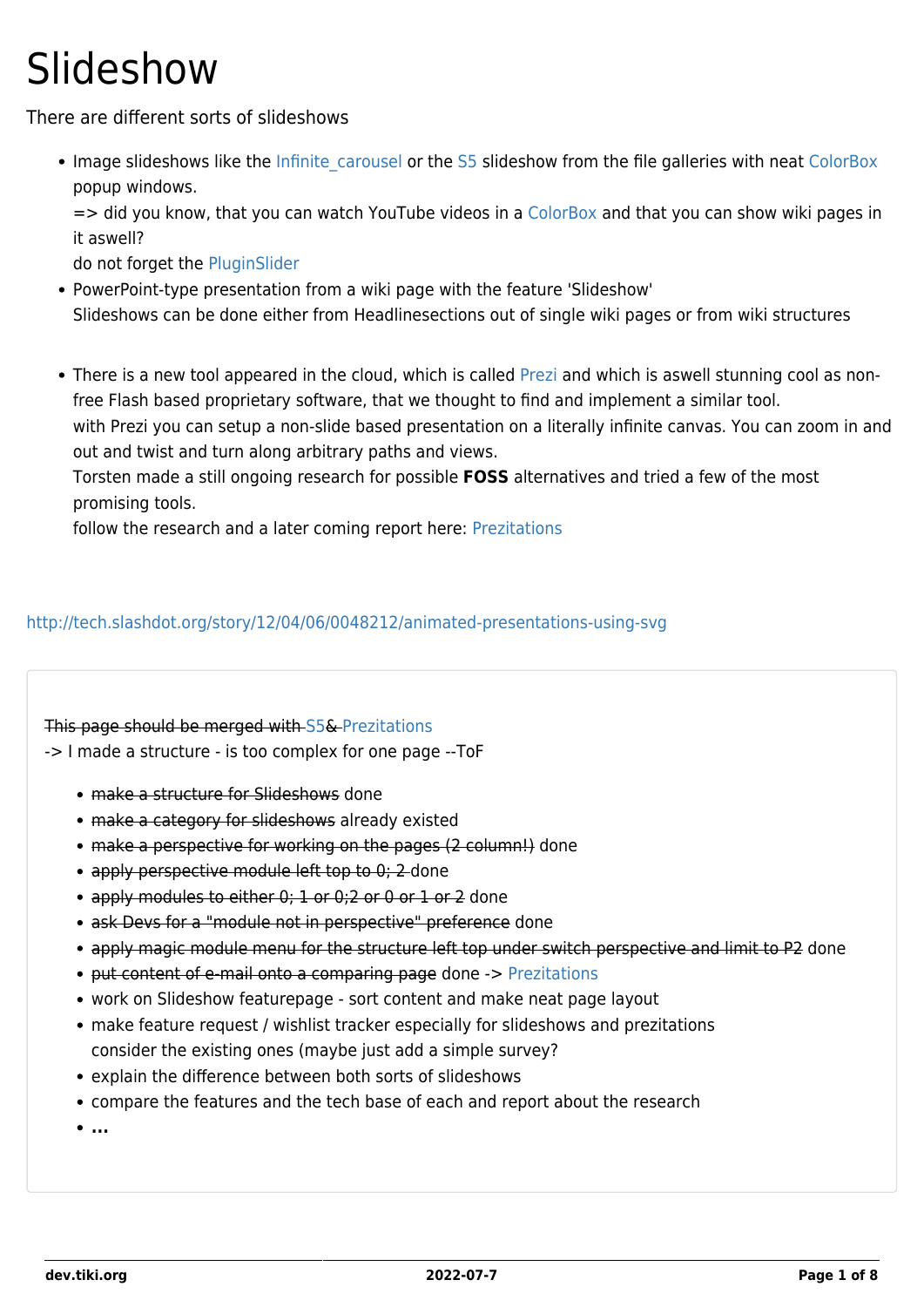# Open and Pending

[Wishlist](https://dev.tiki.org/Wishlist)

|             | <b>Rating</b>                                                                                 | <b>Subject</b>                                                                                                                         | <b>Submitted by</b>               | <b>Importance</b> | <b>Easy</b><br>to<br>solve? |    | <b>Priority Category</b>                                                                               | <b>Volunteered</b><br>to solve | <b>Created</b> | <b>LastModif</b>      | <b>Comments</b>                      |
|-------------|-----------------------------------------------------------------------------------------------|----------------------------------------------------------------------------------------------------------------------------------------|-----------------------------------|-------------------|-----------------------------|----|--------------------------------------------------------------------------------------------------------|--------------------------------|----------------|-----------------------|--------------------------------------|
|             | ***<br>1★★<br>***<br>计女女<br>***<br>计女女<br>***<br>1★★<br>***<br>计女女<br>$(0)$ $\Theta$          | Wrong<br>favicon<br>displayed<br>when using<br>"slides"<br>feature of a<br>Wiki page                                                   | Darren                            | 1 low             |                             | 5  | • Consistency                                                                                          |                                | 2008-07-29     | 2009-04-20            | $\pmb{0}$                            |
|             | ***<br>1★★<br>***<br>计女女<br>***<br>1★★<br>***<br>计女女<br>***<br>计女女<br>$(0)$ $\odot$           | Add an<br>optional<br>parameter<br>for Tiki<br>sliders<br>(slider,<br>carousel,<br>slideshow,<br>list<br>template)                     | Bernard Sfez /<br>Tiki Specialist | 6                 | 8                           | 48 | • Feature<br>request                                                                                   |                                |                | 2020-01-23 2021-11-11 | $\mathbf 0$                          |
| $\bullet$   | 大大大<br>计女女<br>***<br>计女女<br>***<br>计女女<br>***<br>计女女<br>***<br>计女女<br>$(0)$ $\Theta$          | Slider<br>doesn't work                                                                                                                 | ilkkao                            | 8                 | 6                           | 48 | • Regression                                                                                           |                                |                | 2020-11-08 2021-03-24 | $\overline{2}$<br>luci-18 Mar 21     |
| $\mathbf o$ | ***<br>计女女<br>***<br>计女女<br>***<br>计女女<br>***<br>计女女<br>***<br>计女女<br>$(0)$<br>$\pmb{\Theta}$ | slideshow<br>fails to work<br>if no plugin<br>slideshow<br>call in wiki<br>page but<br>just<br>automatic<br>link at the<br>page bottom | Xavier de Pedro                   | 5                 | 9                           | 45 | $\cdot$ Error<br>• Usability<br>• Conflict of<br>two features<br>(each works<br>well<br>independently) |                                |                | 2021-08-05 2021-11-11 | $\overline{2}$<br>Bsfez-11 Nov<br>21 |
|             | ***<br>计女女<br>***<br>计女女<br>***<br>计女女<br>***<br>计女女<br>***<br>计女女<br>$(0)$ $\bigodot$        | Link to 'Edit<br>diagram'<br>shouldn't be<br>displayed in<br>Slideshow                                                                 | Xavier de Pedro                   | $5^{\circ}$       | 9                           | 45 | • Usability<br>• Conflict of<br>two features<br>(each works<br>well<br>independently)                  |                                |                | 2021-08-12 2022-01-22 | $\pmb{0}$                            |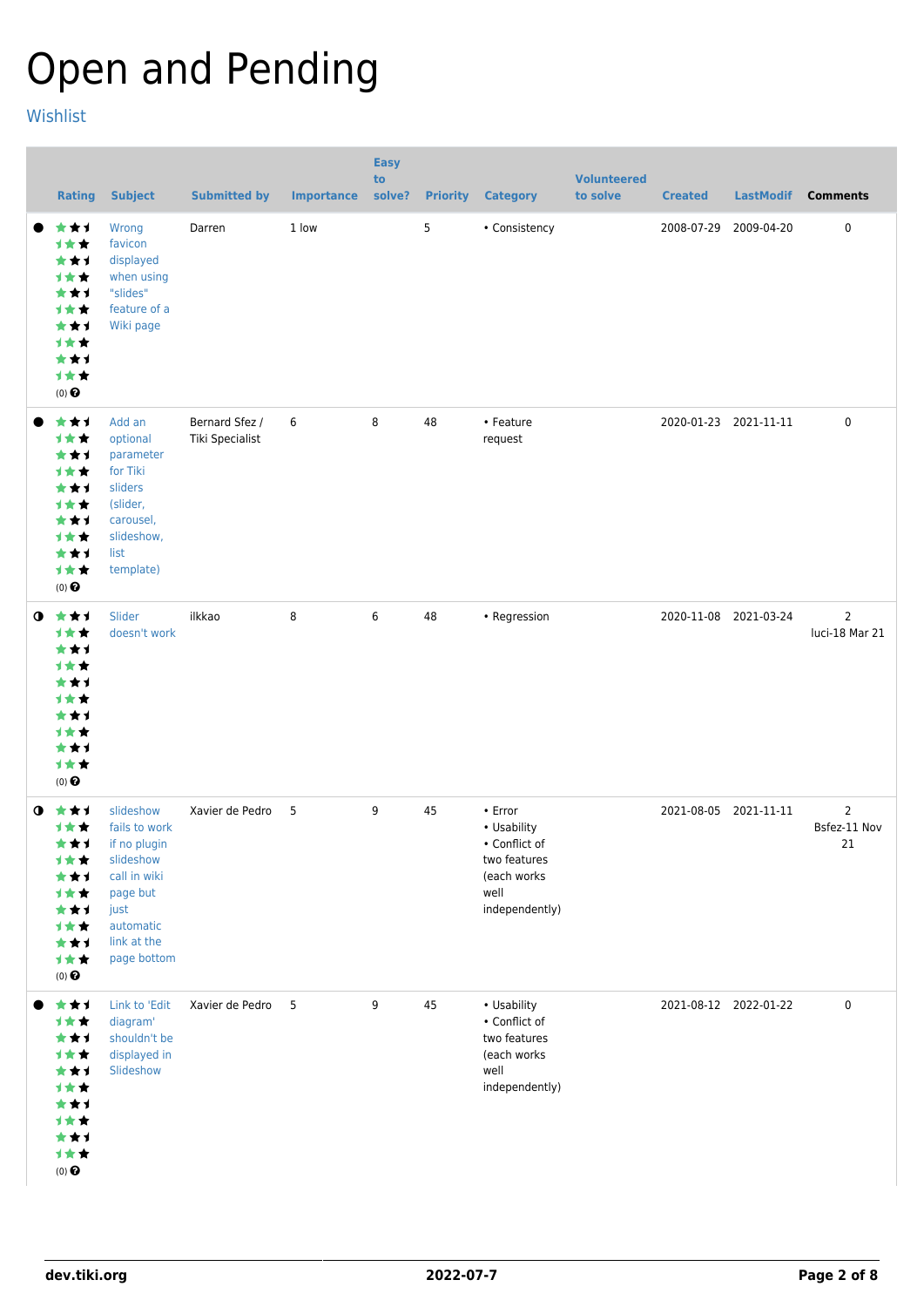|             | <b>Rating</b>                                                                                      | <b>Subject</b>                                                                                                                             | <b>Submitted by</b>               | <b>Importance</b> | <b>Easy</b><br>to<br>solve? | <b>Priority</b> | <b>Category</b>                                                                                                                                               | <b>Volunteered</b><br>to solve | <b>Created</b> | <b>LastModif</b>      | <b>Comments</b>                    |
|-------------|----------------------------------------------------------------------------------------------------|--------------------------------------------------------------------------------------------------------------------------------------------|-----------------------------------|-------------------|-----------------------------|-----------------|---------------------------------------------------------------------------------------------------------------------------------------------------------------|--------------------------------|----------------|-----------------------|------------------------------------|
| $\mathbf 0$ | 大大才<br>计女女<br>***<br><b>1**</b><br>***<br>1★★<br>***<br><b>1**</b><br>***<br>计女女<br>$(0)$ $\Theta$ | Slideshow<br>doesn't<br>advance<br>beyond first<br>slide                                                                                   | Gary<br>Cunningham-Lee            | 8                 | 5                           | 40              | • Regression                                                                                                                                                  |                                |                | 2021-10-11 2021-11-11 | $\mathbf{1}$<br>Bsfez-11 Nov<br>21 |
| $\bullet$   | ***<br>计女女<br>***<br>计女女<br>***<br>计女女<br>***<br>计女女<br>★★1<br>计女女<br>$(0)$ $\odot$                | Slides in<br>21.x: Section<br>about wiki<br>page<br>comments<br>wrongly<br>placed on<br>top of all<br>slide titles                         | Xavier de Pedro                   | 5                 | $\overline{7}$              | 35              | • Usability<br>• Regression<br>• Conflict of<br>two features<br>(each works)<br>well<br>independently)<br>• Developer<br>Training<br>• Easy for<br>Newbie Dev |                                |                | 2020-04-04 2022-01-22 | $\pmb{0}$                          |
|             | ***<br>计女女<br>***<br>计女女<br>***<br><b>1**</b><br>***<br>计女女<br>***<br>计女女<br>$(0)$ $\Theta$        | In a file<br>gallery with<br>several<br>pages, the<br>Slideshow<br>should start<br>from the<br>picture<br>displayed on<br>the page         | Bernard Sfez /<br>Tiki Specialist | 5                 | $\overline{7}$              | 35              | • Feature<br>request<br>• Developer<br>Training<br>• Easy for<br>Newbie Dev                                                                                   |                                |                | 2021-11-11 2021-11-11 | $\pmb{0}$                          |
|             | **1<br><b>1**</b><br>***<br>计女女<br>***<br>计女女<br>***<br>计女女<br>***<br>计女女<br>$(0)$ $\bigodot$      | doc.t.o 12.x:<br>tag cloud<br>module<br>shows as list<br>& with ' '<br>between<br>tags when in<br>.55<br>slideshow &<br>plugin rss<br>also | Xavier de Pedro                   | $\overline{4}$    | $\overline{7}$              | 28              | • Usability<br>• Conflict of<br>two features<br>(each works<br>well<br>independently)                                                                         | manivannans                    |                | 2013-11-13 2013-11-27 | $\pmb{0}$                          |
|             | ***<br>计女女<br>***<br>计女女<br>***<br><b>1**</b><br>***<br>计女女<br>***<br>1★★<br>$(0)$ $\Theta$        | Several flash timmyaziz<br>plugin issues<br>in TW 3.0                                                                                      |                                   |                   |                             | 25              |                                                                                                                                                               | timmyaziz                      |                | 2009-06-17 2009-06-17 | $\pmb{0}$                          |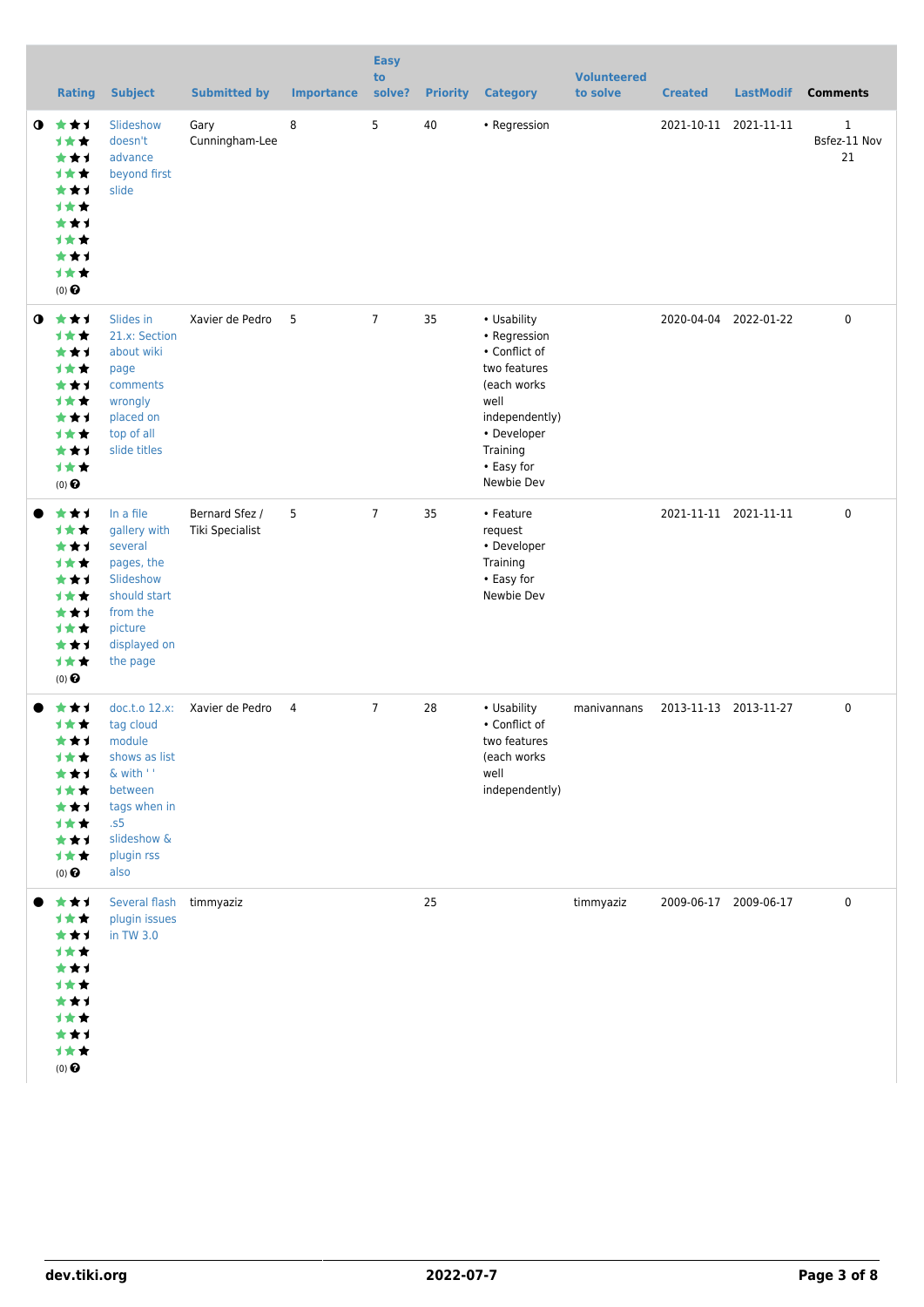|           | Rating                                                                                            | <b>Subject</b>                                                                                                                     | <b>Submitted by</b> | <b>Importance</b> | <b>Easy</b><br>to<br>solve? |    | <b>Priority Category</b>                                                                               | <b>Volunteered</b><br>to solve | <b>Created</b> | <b>LastModif</b>      | <b>Comments</b>                                 |
|-----------|---------------------------------------------------------------------------------------------------|------------------------------------------------------------------------------------------------------------------------------------|---------------------|-------------------|-----------------------------|----|--------------------------------------------------------------------------------------------------------|--------------------------------|----------------|-----------------------|-------------------------------------------------|
| $\bullet$ | 食食す<br>1★★<br>***<br>1★★<br>***<br>计女女<br>***<br><b>1**</b><br>***<br>1★★<br>$(0)$ $\Theta$       | <b>Neither</b><br>Slideshow<br>nor Colorbox<br>(Shadowbox)<br>Seem to<br>work in Tiki<br>4.0                                       | Ed                  | 5                 |                             | 25 | • Usability<br>• Regression                                                                            |                                | 2009-12-09     | 2021-08-05            | 3<br>edmund-30 Dec<br>09                        |
|           | ***<br>1★★<br>***<br>1★★<br>***<br>1★★<br>***<br><b>1**</b><br>***<br>1★★<br>$(0)$ $\Theta$       | mpdf<br>generation<br>from<br>slideshow<br>fails to<br>respect<br>image sizes<br>and<br>therefore<br>content<br>overflow<br>slides | Xavier de Pedro     | 5                 | 5                           | 25 | • Usability<br>• Consistency<br>• Conflict of<br>two features<br>(each works<br>well<br>independently) |                                |                | 2021-08-05 2022-01-22 | $\mathbf{1}$<br>marclaporte-28<br><b>Oct 21</b> |
|           | ***<br>1★★<br>***<br>1★★<br>***<br><b>1**</b><br>***<br><b>1**</b><br>***<br>1★★<br>$(0)$ $\odot$ | Slideshows<br>based on<br>structures                                                                                               | Lluc Estrany        | $\overline{2}$    | 9                           | 18 | • Patch<br>• Support<br>request                                                                        |                                |                | 2017-06-14 2021-08-05 | $\overline{2}$<br>jonnybradley-11<br>Feb 22     |

## Closed

|           | Rating                                                                              | <b>Subject</b>                                                                                                       | <b>Submitted by</b> | Importance | <b>Easy</b><br>to<br>solve? | <b>Priority</b> | <b>Category</b>                                                  | <b>Volunteered</b><br>to solve | <b>Created</b> | <b>LastModif</b> | <b>Comments</b>                          |
|-----------|-------------------------------------------------------------------------------------|----------------------------------------------------------------------------------------------------------------------|---------------------|------------|-----------------------------|-----------------|------------------------------------------------------------------|--------------------------------|----------------|------------------|------------------------------------------|
| $\bullet$ | ***<br>***<br>***<br>1★★<br>***<br>1★★<br>***<br>1★★<br>***<br>1★★<br>$(0)$ $\odot$ | Slideshows break<br>between Tiki10 and<br>Tiki11                                                                     | Marc Laporte        | 9          | 8                           | 72              | • Dogfood on<br>a *.tiki.org site<br>• Regression                | Jonny Bradley                  | 2013-06-09     | 2013-07-03       | 0                                        |
| $\bullet$ | ***<br>1★★<br>***<br>1**<br>***<br>1★★<br>***<br>1★★<br>***<br>计女女<br>$(1)$ $\odot$ | 13.x: Slideshow<br>skips 1 out of 2<br>slides and content<br>of 1st slide is shown<br>at the end of the<br>slideshow | Xavier de Pedro     | 8          | $\overline{7}$              | 56              | • Usability<br>• Dogfood on<br>a *.tiki.org site<br>• Regression |                                | 2014-07-16     | 2015-04-23       | $\mathbf{1}$<br>marclaporte-24<br>Sep 14 |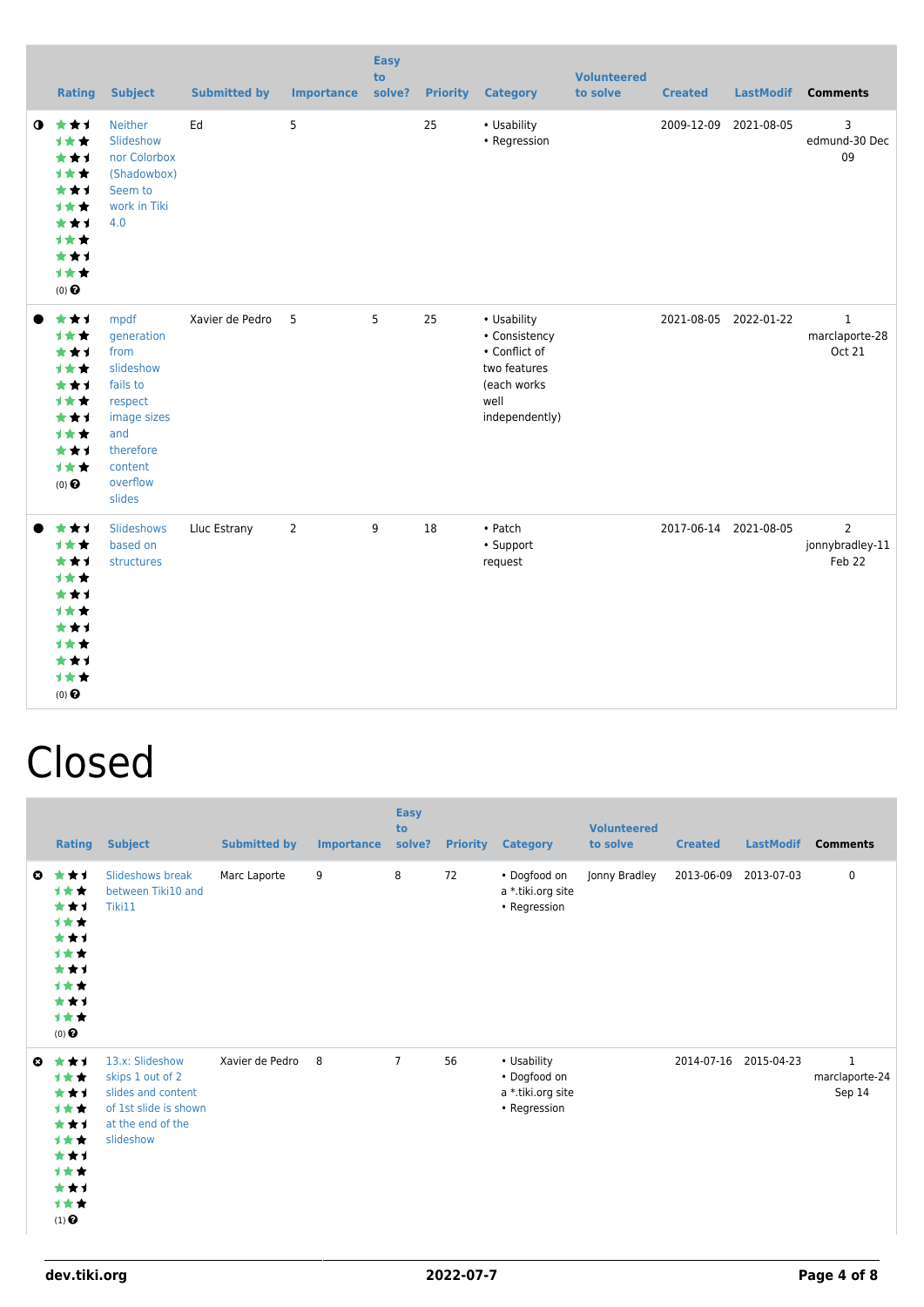| <b>Rating</b>                                                                                            | <b>Subject</b>                                                                                | <b>Submitted by</b>        | <b>Importance</b> | <b>Easy</b><br>to<br>solve? |                | <b>Priority Category</b>                                                     | <b>Volunteered</b><br>to solve      | <b>Created</b> | <b>LastModif</b>      | <b>Comments</b>                            |
|----------------------------------------------------------------------------------------------------------|-----------------------------------------------------------------------------------------------|----------------------------|-------------------|-----------------------------|----------------|------------------------------------------------------------------------------|-------------------------------------|----------------|-----------------------|--------------------------------------------|
| $0 \star \star \star$<br>1★★<br>***<br>计女女<br>***<br>1★★<br>***<br>1★★<br>***<br>计女女<br>$(0)$ $\odot$    | Slideshow: Font is<br>way too small on<br>footer                                              | Marc Laporte               | 5                 | 10<br>easy                  | 50             | • Usability                                                                  | manivannans                         | 2013-11-09     | 2013-11-12            | $\mathbf 0$                                |
| $0 \star \star \star$<br>1★★<br>***<br>计女女<br>***<br>计女女<br>***<br>1★★<br>***<br>计女女<br>$(0)$ $\odot$    | WikiPlugin<br>Slideshow to<br>customize Wiki<br>Slideshow<br>(jQuery.S5) useless<br>in Tiki12 | luciash d' being<br>$\Box$ | 5                 | $\mathbf{1}$<br>difficult   | 5              | • Usability                                                                  | robertplummer 2014-02-21 2017-06-18 |                |                       | $\overline{2}$<br>luci-24 Feb 14           |
| $0 \star \star \star$<br>计女女<br>***<br>1★★<br>***<br>计女女<br>***<br>1★★<br>***<br>计女女<br>$(0)$ $\odot$    | <b>Canonical URL Tag</b>                                                                      | Marc Laporte               | 9 high            |                             | 45             | • Feature<br>request<br>• Dogfood on<br>a *.tiki.org site                    |                                     |                | 2009-04-03 2011-05-23 | $\overline{2}$<br>marclaporte-05<br>Dec 10 |
| $0 \star \star \star$<br>1★★<br>***<br>1★★<br>***<br>计女女<br>* * 1<br>1★★<br>***<br>计女女<br>$(0)$ $\odot$  | <b>File Galleries</b><br>Slideshow not<br>working                                             | SEWilco                    | 8                 |                             | $40\,$         | • Error<br>• Usability                                                       |                                     |                | 2009-03-20 2021-11-11 | $\mathbf{1}$<br>Bsfez-11 Nov<br>21         |
| $0 \star \star \star$<br>计女女<br>***<br>1★★<br>***<br>1★★<br>***<br>计女女<br>***<br>计女女<br>$(0)$ $\odot$    | Screencast support,<br>as used at<br>Support.Mozilla.com<br>(SUMO)                            |                            | 8                 |                             | 40             | • Feature<br>request<br>$\bullet$ Patch<br>• Dogfood on<br>a *.tiki.org site |                                     |                | 2009-08-29 2010-01-22 | $\mathsf{O}$                               |
| $0 \star \star \star$<br>计女女<br>***<br>计女女<br>***<br>计女女<br>***<br>计女女<br>***<br>计女女<br>$(0)$ $\bigodot$ | mobile version<br>slideshow                                                                   | jp_eagle                   | $\overline{2}$    | $\overline{2}$              | $\overline{4}$ | • Feature<br>request                                                         |                                     |                | 2014-02-24 2021-11-11 | $\mathbf{1}$<br>Bsfez-11 Nov<br>21         |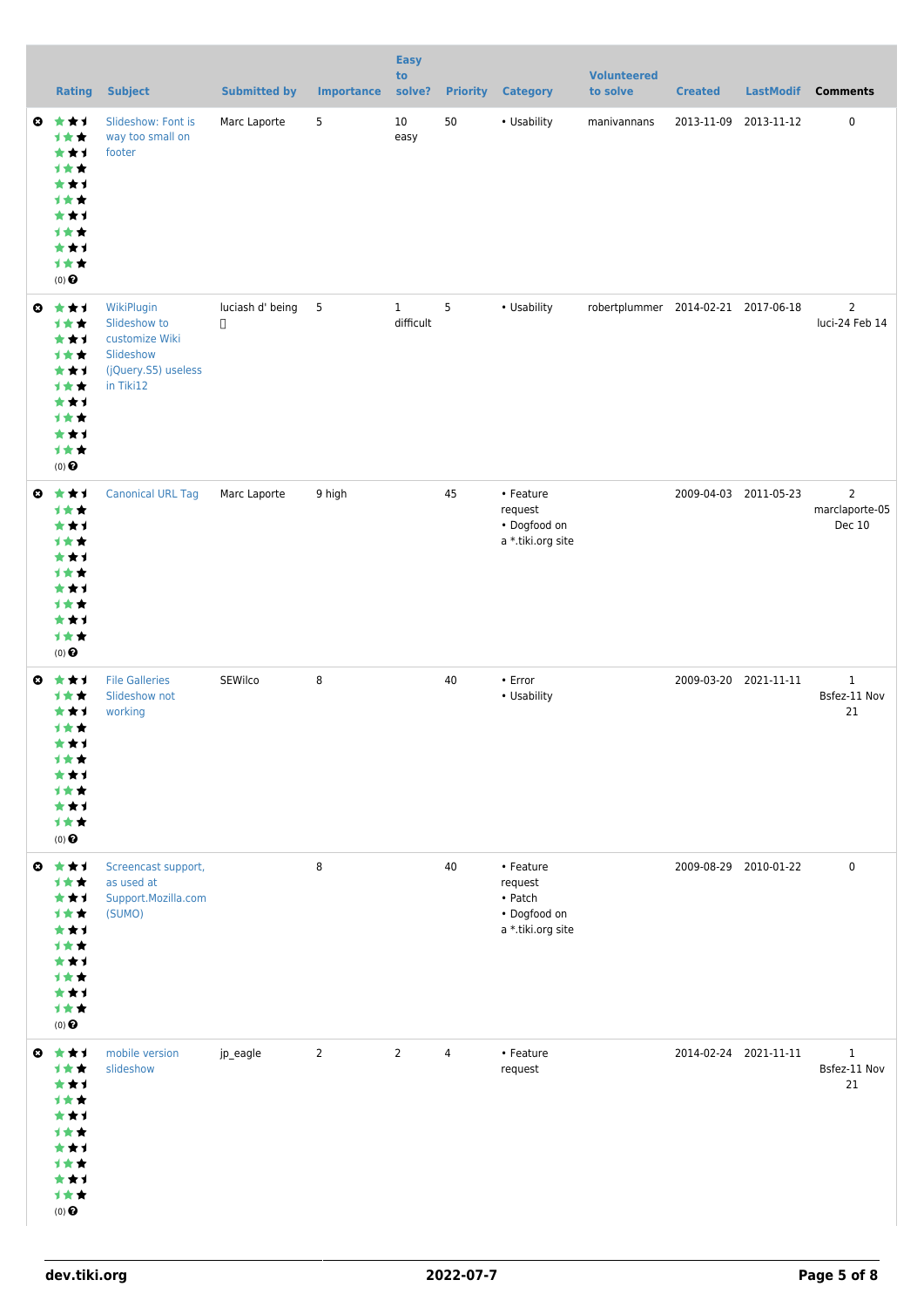|           | <b>Rating</b>                                                                                                | <b>Subject</b>                                                                                         | <b>Submitted by</b>        | <b>Importance</b> | <b>Easy</b><br>to<br>solve? |    | <b>Priority Category</b>                                                                                               | <b>Volunteered</b><br>to solve      | <b>Created</b> | <b>LastModif</b>      | <b>Comments</b>                      |
|-----------|--------------------------------------------------------------------------------------------------------------|--------------------------------------------------------------------------------------------------------|----------------------------|-------------------|-----------------------------|----|------------------------------------------------------------------------------------------------------------------------|-------------------------------------|----------------|-----------------------|--------------------------------------|
|           | $0 \star \star \star$<br>计女女<br>***<br>1★★<br>***<br>计女女<br>***<br>计女女<br>***<br>计女女<br>$(0)$ $\odot$        | SlideShow in File<br>Gallery should be<br>optional.                                                    | Marc Laporte               | $\overline{7}$    |                             | 35 | • Regression                                                                                                           |                                     |                | 2008-11-19 2021-11-11 | $\overline{2}$<br>Bsfez-11 Nov<br>21 |
|           | $0 \star \star \star$<br>计女女<br>***<br>计女女<br>***<br>1★★<br>***<br><b>1★★</b><br>***<br>计女女<br>$(0)$ $\odot$ | slideshow not<br>working after<br>upgrade to 11.x<br>(multitiki) if js<br>minify is off                | Xavier de Pedro 7          |                   |                             | 35 | • Regression                                                                                                           |                                     |                | 2013-08-25 2013-09-19 | $\mathbf 0$                          |
|           | $0 \star \star \star$<br>1★★<br>***<br>1★★<br>***<br>1★★<br>***<br>1★★<br>***<br>1★★<br>$(0)$ $\odot$        | relative links with<br>url like<br>"show:MySlideshow"<br>are not prepended<br>the domain in the<br>url | Xavier de Pedro 4          |                   | 8                           | 32 | • Regression                                                                                                           |                                     |                | 2013-11-16 2021-08-05 | 5<br>luci-09 Apr 14                  |
|           | $0 \star \star \star$<br>计女女<br>***<br>1★★<br>***<br>计女女<br>***<br><b>1**</b><br>***<br>1**<br>$(0)$ $\odot$ | File gallery<br>slideshow broken                                                                       | Gary<br>Cunningham-Lee     |                   |                             | 25 | • Usability                                                                                                            |                                     |                | 2008-09-09 2009-08-16 | $\pmb{0}$                            |
| $\bullet$ | ***<br>1★★<br>***<br>计女女<br>***<br><b>1**</b><br>★★1<br>计女女<br>***<br>1★★<br>(0) $\pmb{\Theta}$              | S5: A Simple<br>Standards-Based<br>Slide Show System                                                   | Marc Laporte               | 5                 |                             | 25 | • Feature<br>request                                                                                                   | robertplummer 2008-11-08 2011-08-21 |                |                       | $\pmb{0}$                            |
| $\bullet$ | ***<br>计女女<br>***<br>计女女<br>***<br>计女女<br>***<br>计女女<br>***<br>计女女<br>$(0)$<br>$\pmb{\Theta}$                | Wiki slideshow<br>viewing mode<br>(Slides) shows<br>fragments of<br>plugins                            | luciash d' being<br>$\Box$ |                   |                             | 25 | • Usability<br>• Regression<br>• Consistency<br>• Conflict of<br>two features<br>(each works<br>well<br>independently) |                                     |                | 2010-12-10 2017-01-11 | $\mathbf{1}$<br>luci-09 Dec 13       |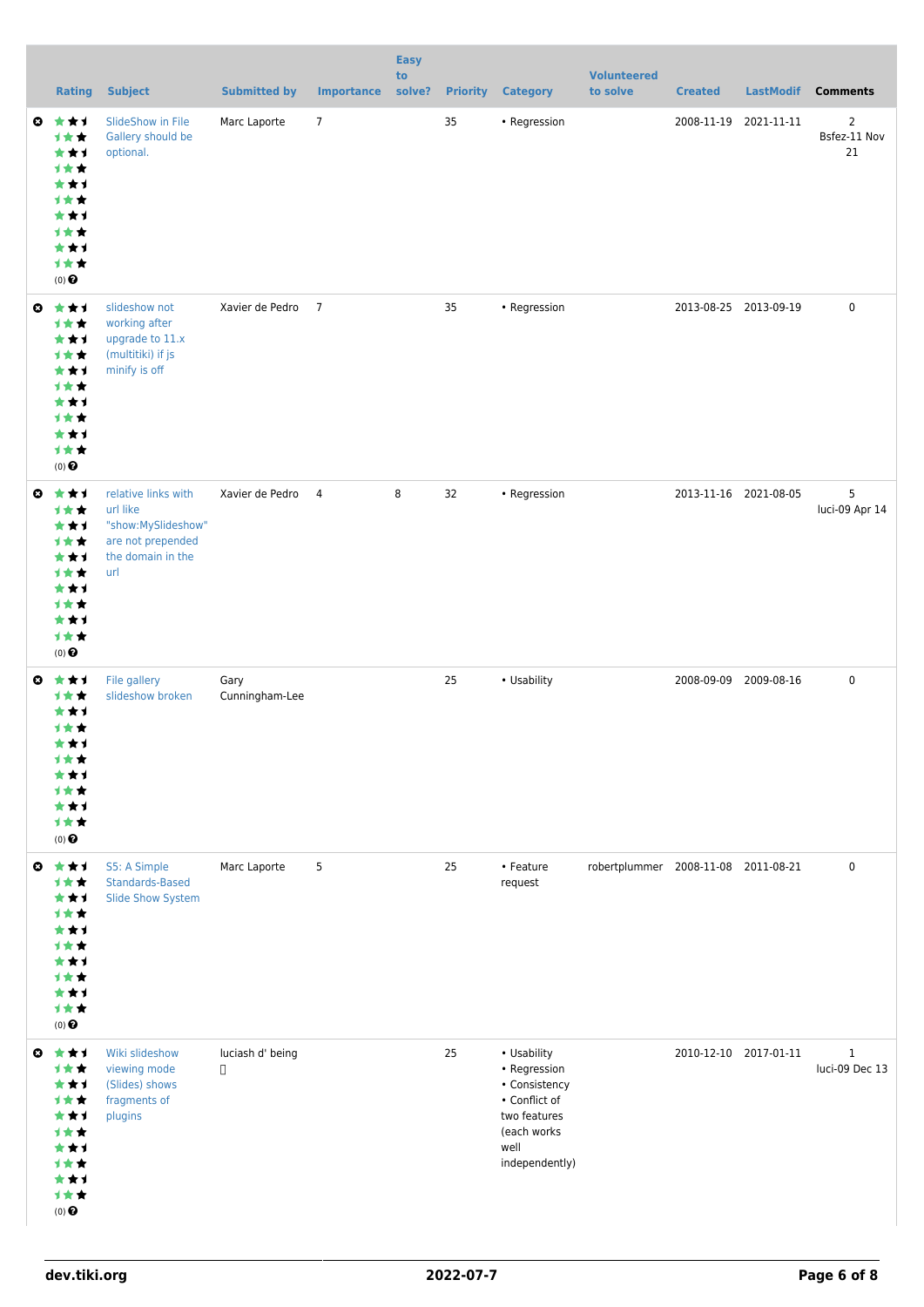|           | <b>Rating</b>                                                                                           | <b>Subject</b>                                                                                                                                                                                                      | <b>Submitted by</b> | <b>Importance</b> | <b>Easy</b><br>to<br>solve? | <b>Priority</b> | <b>Category</b>                                                                   | <b>Volunteered</b><br>to solve | <b>Created</b>        | <b>LastModif</b>      | <b>Comments</b> |
|-----------|---------------------------------------------------------------------------------------------------------|---------------------------------------------------------------------------------------------------------------------------------------------------------------------------------------------------------------------|---------------------|-------------------|-----------------------------|-----------------|-----------------------------------------------------------------------------------|--------------------------------|-----------------------|-----------------------|-----------------|
|           | $0 \pm t1$<br>1★★<br>***<br>1★★<br>***<br>计女女<br>***<br>计女女<br>***<br>1★★<br>$(1)$ $\odot$              | 12.x: slideshow<br>issues in contrast<br>with bg and right-<br>hand-side colors in<br>recent commits                                                                                                                | Xavier de Pedro     | 5                 | 5                           | 25              | • Usability<br>• Community<br>projects<br>• Regression                            | luciash d'<br>being []         |                       | 2014-03-18 2014-03-21 | 0               |
|           | $0 \star \star \star$<br>1★★<br>***<br>1★★<br>***<br>计女女<br>***<br>1★★<br>***<br>计女女<br>$(0)$ $\odot$   | Find an easy way to<br>help tiki users<br>convert their<br>slideshows made<br>with tiki slideshow<br>feature into a pdf of<br>slides (for backup<br>and life-saver when<br>internet issues at<br>presentation time) | Xavier de Pedro 5   |                   | 5                           | 25              | • Feature<br>request<br>• Support<br>request<br>• Dogfood on<br>a *.tiki.org site |                                | 2015-04-23 2021-08-05 |                       | 0               |
|           | $0 \star \star \star$<br>1★★<br>***<br>1★★<br>***<br>计女女<br>***<br>计女女<br>***<br>1★★<br>$(1)$ $\odot$   | 14.x: Export<br>Slideshow to PDF<br>produces Fatal Error                                                                                                                                                            | Xavier de Pedro     | 5                 | 5                           | 25              | • Error<br>• Regression                                                           |                                | 2015-04-23 2021-08-05 |                       | 0               |
|           | $0 \star \star \star$<br>计女女<br>***<br>1★★<br>***<br>计女女<br>* * 1<br>计女女<br>***<br>计女女<br>$(0)$ $\odot$ | <b>Screencast &amp; Copy-</b><br>Pasting an image                                                                                                                                                                   | Marc Laporte        | 8                 | 3                           | 24              | • Feature<br>request                                                              |                                | 2012-01-30 2013-03-02 |                       | 0               |
| $\bullet$ | 大女子<br>计女女<br>***<br>1★★<br>***<br>计女女<br>***<br>计女女<br>***<br>计女女<br>$(0)$ $\odot$                     | PluginButton: href<br>doesn't permit<br>relative links                                                                                                                                                              | Marc Laporte        | 3                 | 8                           | 24              | • Error<br>• Consistency                                                          | manivannans                    |                       | 2014-04-26 2021-08-05 | 0               |
| $\bullet$ | ***<br>计女女<br>***<br>1★★<br>***<br>1★★<br>***<br>计女女<br>***<br>计女女<br>$(0)$ $\odot$                     | a module would be<br>wonderful for the<br>new slideshow<br>features (mootols<br>and jquery)                                                                                                                         | Xavier de Pedro     | 4                 |                             | 20              | • Feature<br>request<br>• Dogfood on<br>a *.tiki.org site                         |                                |                       | 2009-05-21 2013-04-22 | 0               |